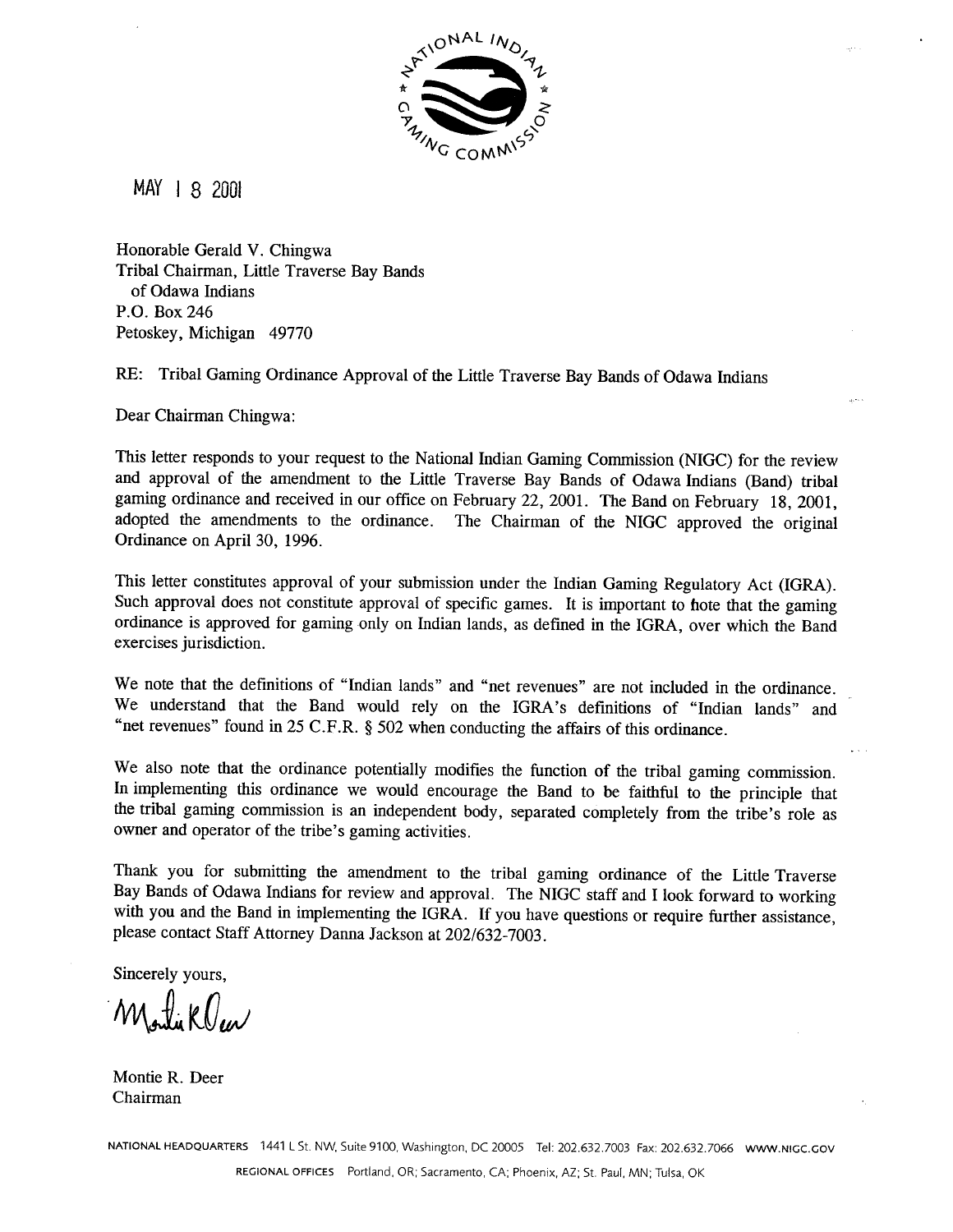#### **WAGANAKISING ODAWAK STATUTE 2001-02**

#### **GAMING REGULATORY ORDINANCE**

;<br>FFB 2**3** ptc

### **SECTION I: PURPOSE**

The Tribal Council of the Little Traverse Bay Bands of Odawa Indians, enacts this Statute pursuant to the Tribal Constitution, Article VII sections m and n which authorizes and directs the Tribal Council "To manage any and all economic affairs and enterprises of the Bands and to engage in any business not contrary to federal law. . ."and "To establish and delegate to subordinate boards, organizations, cooperative associations, Bands officers, committees, delegates, or other Bands groups, any of the foregoing powers, reserving the right to review any action taken by virtue of such delegated power or to cancel any delegation."The Tribal Council hereby ordains and establishes this Ordinance for the purpose of authorizing and comprehensively and preemptively regulating the terms and conditions under which Class I1 and Class I11 gaming may be conducted on the lands of the Tribe. This Ordinance rescinds and replaces the Gaming Regulatory Ordinance enacted on March 3, 1996, as amended, being Waganakising Odawak Statute 1996003.

### **SECTION 11: DEFINITIONS**

**A.** "Gaming Regulatory Commission" or "Commission" means the entity created under Section X of this Statute.

**C.** "Key employee" means

- (a) A person who performs one or more of the following functions:
	- (1) Bingo Caller;
	- (2) Counting Room Supervisor
	- (3) Chief of Security
	- (4) Custodian of gaming supplies or cash;
	- (5) Floor Manager
	- (6) Pit Boss
	- (7) Dealer
	- (8) Croupier
	- (9) Approver of Credit; or
	- (10) Custodian of gambling devices including persons with access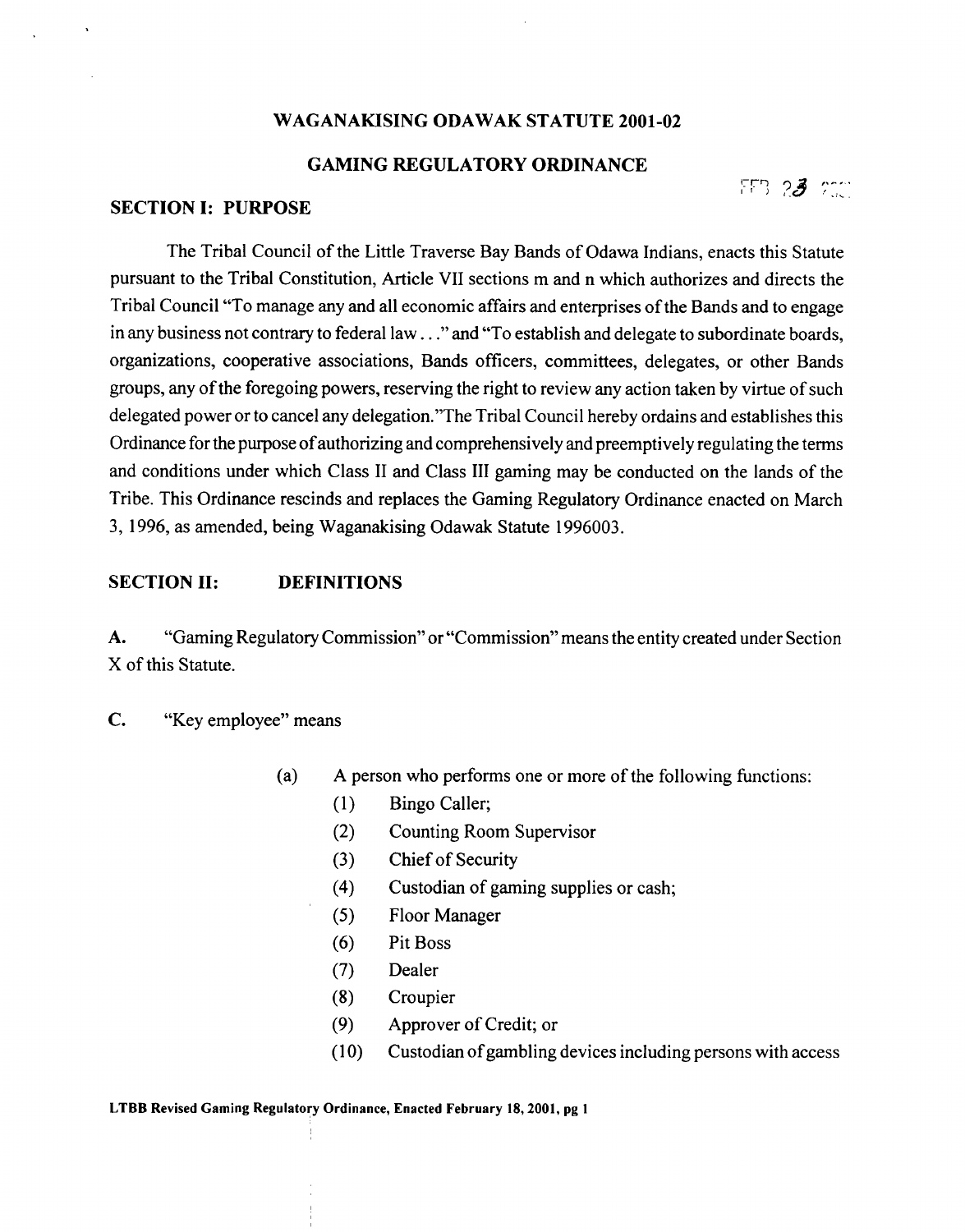to cash and accounting records within such devices;

- (b) If not otherwise included, any other person whose total cash compensation is in excess of \$50,000 per year; or
- (c) If not otherwise included, the four most highly compensated persons in the gaming operation.
- **C.** "Primary management official" means
	- (a) The person having management responsibility for a management contract;
	- (b) Any person who has authority:
		- **(1)** To hire and fire employees; or
		- (2) To set up working policy for the gaming operation; or
	- (c) The chief financial officer or other person who has financial management responsibility.

**D.** The terms "Statute" and "Ordinance" are synonymous when used herein.

**E.** "Tribal Council" means the elected governing body of the Little Traverse Bay Bands of Odawa Indians called the Board of Directors in the Tribe's Constitution and Bylaws.

**G.** "Tribe" means the Little Traverse Bay Bands of Odawa Indians membership and collective federally recognized tribal entity.

# **SECTION 111: GAMING AUTHORIZED**

**A.** Class I1 gaming as defined in the Indian Gaming Regulatory Act, P.L. 100-447,25 U.S.C. Section  $2703(7)(A)$  ("IGRA") and by regulations lawfully promulgated by the National Indian Gaming Commission ("NIGC") that now or hereafter may be in effect is hereby authorized.

**B.** Class III gaming as defined in IGRA, 25 U.S.C. Section 2703(8) and by regulations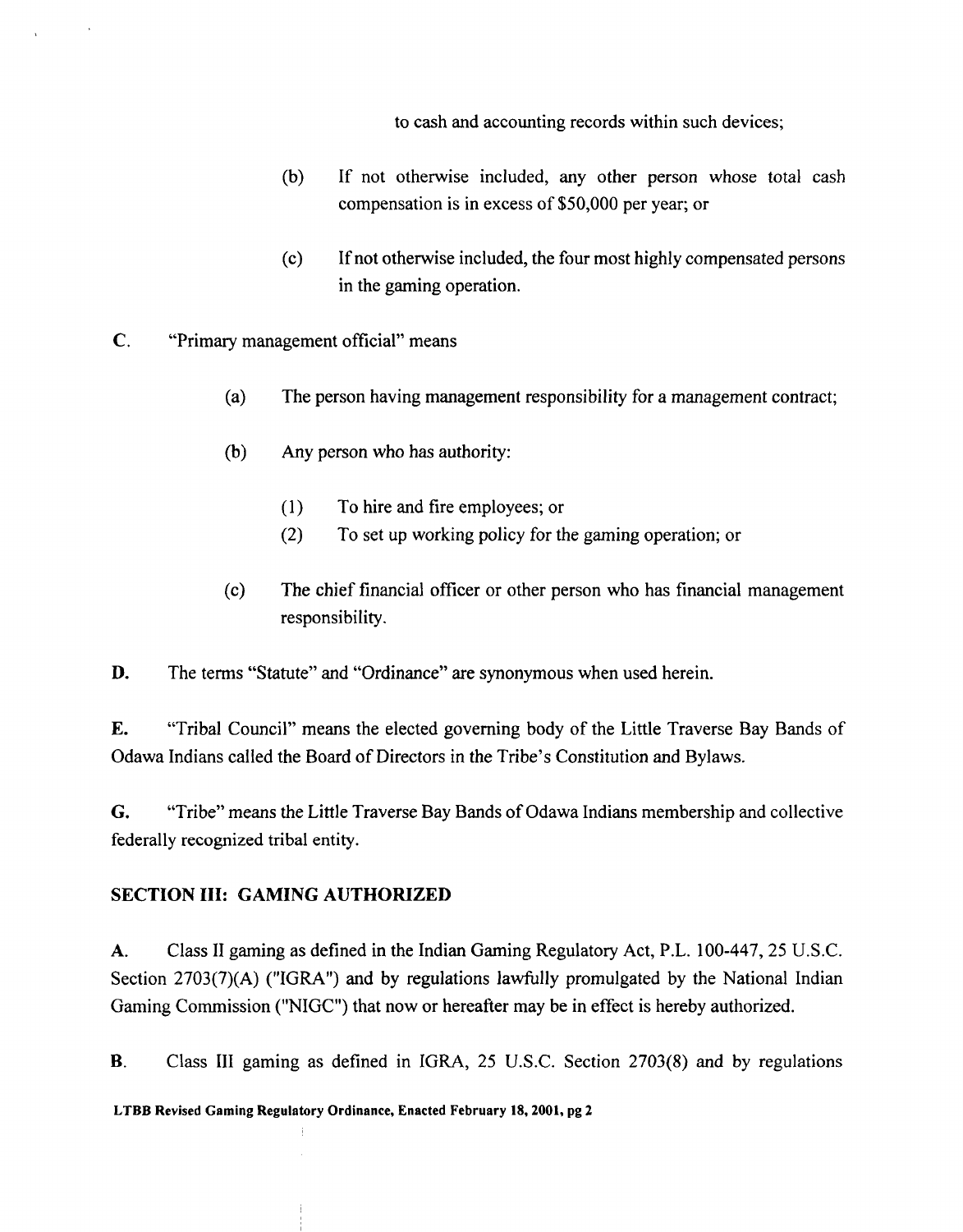promulgated by the NIGC that now or hereafter may be in effect is hereby authorized, provided such gaming is also authorized by and consistent with a Tribal-State Compact that has been approved by the Secretary of the Interior and is in effect, or otherwise has been authorized by the Secretary of the Interior or federal law.

## **SECTION IV. OWNERSHIP OF GAMING FACILITIES AND/OR ENTERPRISES**

The Tribe shall have the sole proprietary interest in and responsibility for the conduct of any gaming facilities and/or enterprise(s) authorized by this ordinance.

# **SECTION V. USE OF GAMING REVENUE**

**A.** Except as specifically authorized pursuant to Subsection B of this Section, net revenues from Class I1 and Class I11 gaming shall be used only for the following purposes:

- 1) to fund Tribal government operations and programs;
- 2) provide for the general welfare of the Tribe and its members;
- 3) promote Tribal economic development;
- 4) donate to charitable organizations; or
- 5) help fund operations of local government agencies.

**B.** If the Tribe elects to make per capita payments to Tribal members, it shall authorize such payments only in conformity with a plan submitted to and approved by the Secretary of the lnterior pursuant to applicable law.

### **SECTION VI. AUDIT**

**A.** The Tribal Council, through official action or appropriate delegation, shall cause to be conducted at least annually an independent audit of all gaming operations and shall submit the resulting audit reports to the National Indian Gaming Commission, and to such other agencies as may be required by the terms and conditions of any Class I11 compact or other document authorizing Class III gaming.

**B.** All gaming-related contracts that result in the purchase of supplies, services, or concessions in excess of \$25,000.00 annually, except contracts for professional legal and accounting services,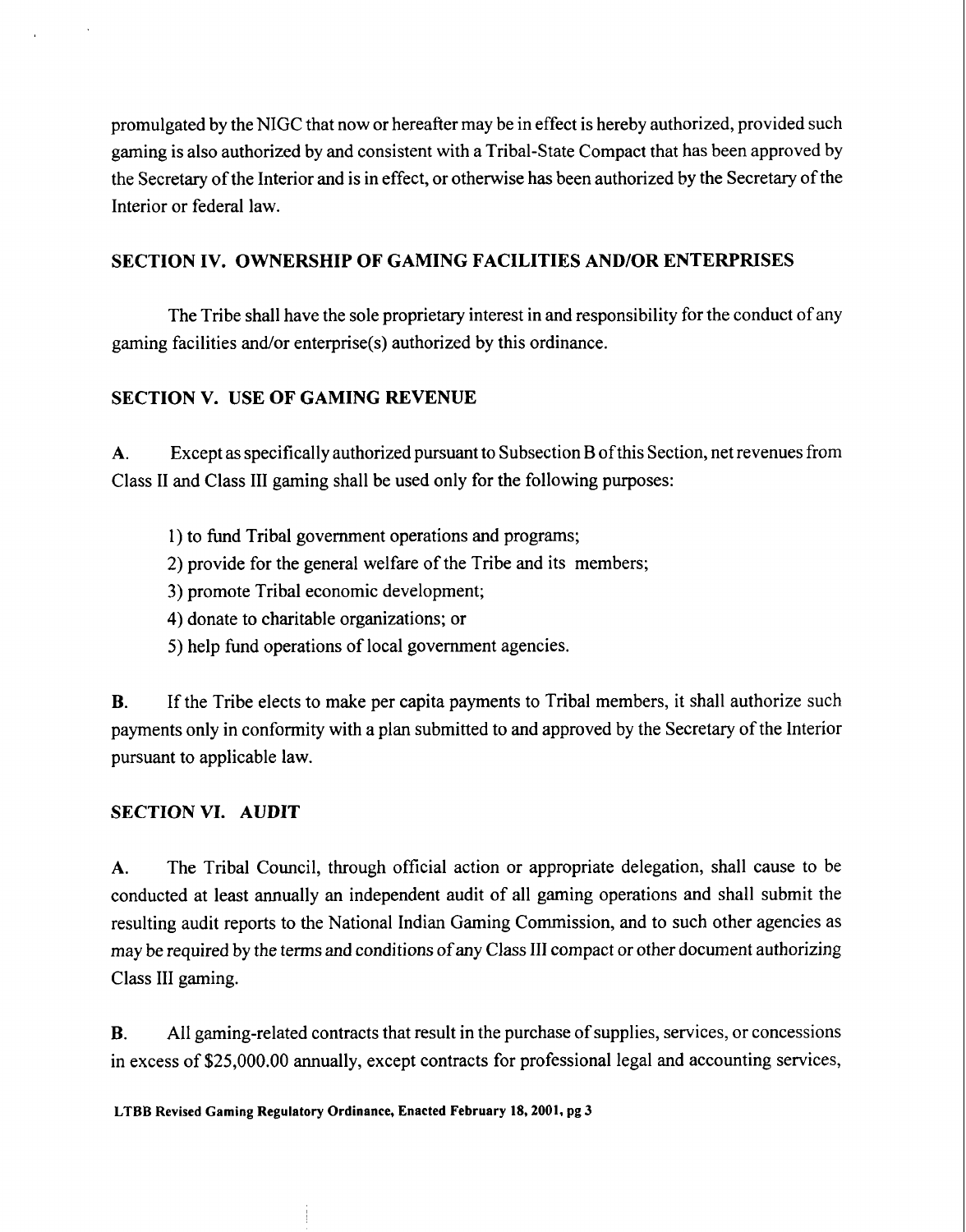shall be specifically included within the scope of the audit that is described in Subsection **A** above.

# **SECTION VII: PROTECTION OF THE ENVIRONMENT AND PUBLIC HEALTH AND SAFETY**

Class I1 and Class I11 gaming facilities shall be constructed, maintained and operated in a manner that adequately protects the environment and the public health and safety.

# **SECTION VIII: LICENSES FOR KEY EMPLOYEES AND PRIMARY MANAGEMENT OFFICIALS**

The Gaming Regulatory Commission shall ensure that the policies and procedures set out in this section are implemented with respect to key employees and primary management officials employed at any class II and/or Class III gaming enterprise. The Gaming Regulatory Commission has the authority to determine additional job classifications and/or positions as ones which will require licensure. The Gaming Regulatory Commission has to demonstrate, subject to the review and approval of the Tribal Council, that such additional determination is reasonable and prudent and in the best interest of the Tribal membership.

### **A. Application Forms**

1. The following notice shall be placed on the application form of a key employee or a primary management official before that form is filled out by an applicant:

> In compliance with the Privacy Act of 1974, the following information is provided: Solicitation of the information on this form is authorized by 25 U.S.C. §2701 et seq. The purpose of the requested information is to determine the eligibility of individuals to be employed in a gaming operation. The information will be used by National Indian Gaming Commission members and staff who have need for the information in the performance of their official duties. The information may be disclosed to appropriate Federal, Tribal, State, local, or foreign law enforcement and regulatory agencies when relevant to civil, criminal or regulatory investigations or prosecutions, or when pursuant to a requirement by a tribe or the National Indian Gaming Commission in connection with the hiring or firing of an employee, the issuance or revocation of a gaming license, or investigations of activities while associated with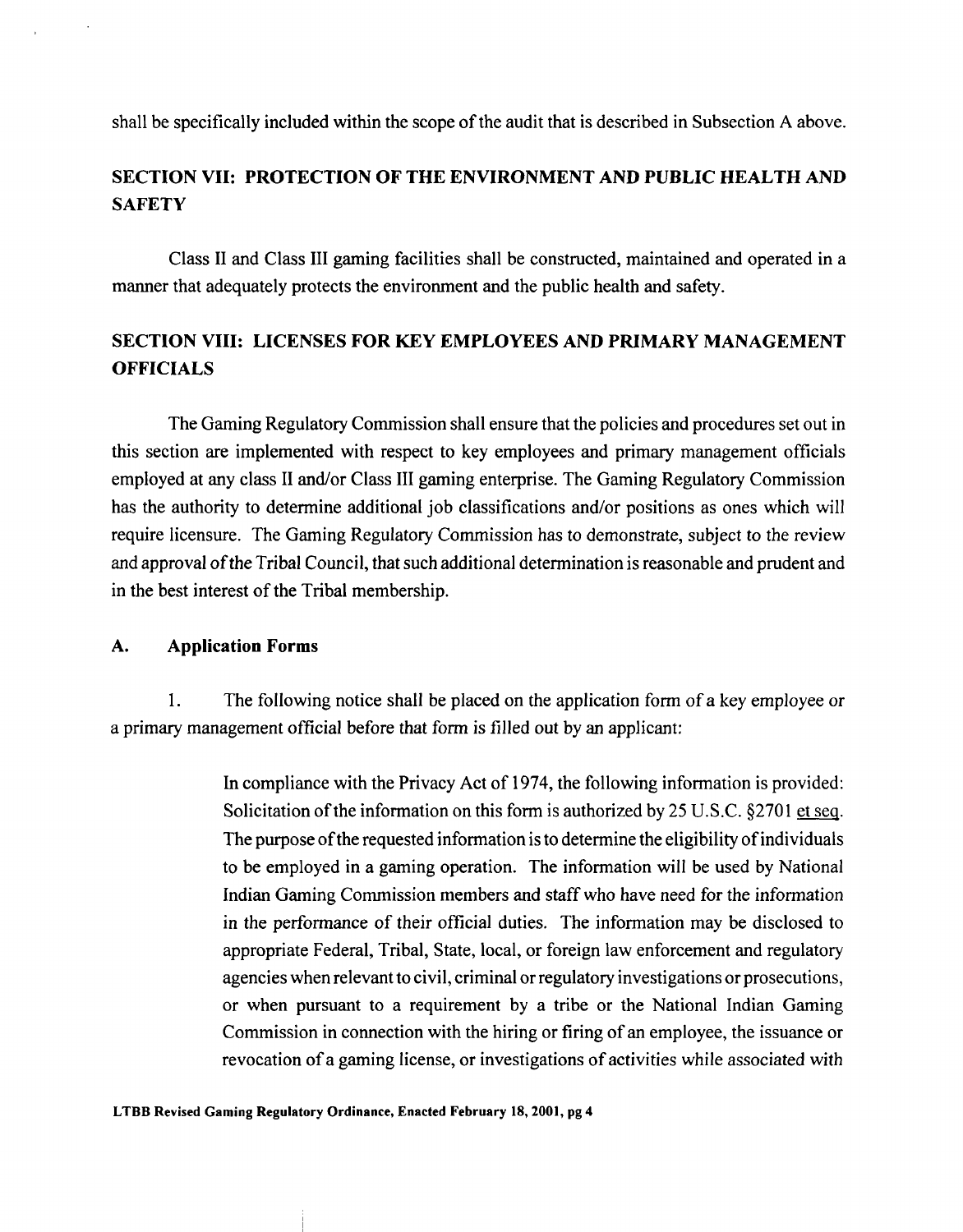a tribe or a gaming operation. Failure to consent to the disclosures indicated in this notice will result in a tribe's being unable to hire you in a primary management official or key employee position.

The disclosure of your Social Security Number (SSN) is voluntary. However, failure to supply a SSN may result in errors in processing your application.

2. Existing key employees and primary management officials shall be notified in writing that they shall either:

- a. Complete a new application form that contains a Privacy Act notice; or
- b. Sign a statement that contains the Privacy Act notice and consent to the routine uses described in that notice.

**3.** The following notice shall be placed on the application form for a key employee or a primary official before that form is filled out by an applicant:

> A false statement on any part of your application may be grounds for not hiring you, or for firing you after you begin work. Also, you may be punished by fine or imprisonment. (18 U.S.C. §1001).

**4.** Existing key employees and primary management officials shall be notified that they shall either:

- a. Complete a new application form that contains a notice regarding false statements; or
- b. Sign a statement that contains the notice regarding false statements.

### **B. Background Investigations**

1. The Gaming Regulatory Commission shall perform background investigations and issue licenses for key employees and primary management officials according to requirements that are at least as stringent as those in 25 C.F.R. parts 556 and 558.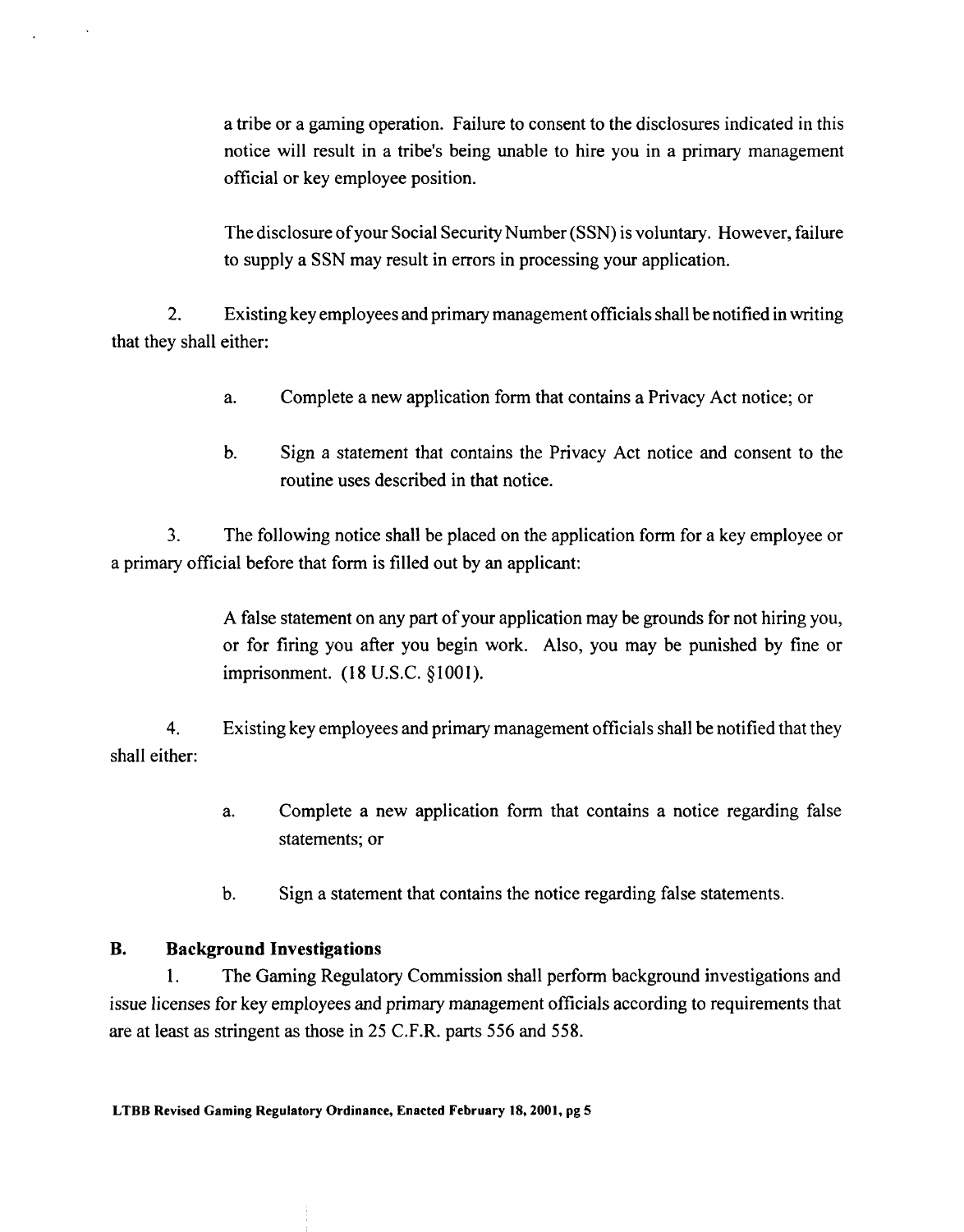2. The Gaming Regulatory Commission shall conduct an investigation sufficient to make a determination under Subsection C. below. In conducting a background investigation, the Gaming Regulatory Commission or its agent(s) shall promise to keep confidential the identity of each person interviewed in the course of the investigation. The Commission shall utilize the Tribe's Law Enforcement Department to take fingerprints and conduct criminal history checks utilizing the Law Enforcement Information Network. Such a criminal history check shall include a check of criminal history records information maintained by the Federal Bureau of Investigation.

### **C. Eligibility Determination**

The Gaming Regulatory Commission shall review an applicant's prior activities, criminal record, if any, and reputation, habits and associations to make a finding concerning the eligibility of a key employee or primary management official for employment in a gaming operation. If the Gaming Regulatory Commission determines that employment of the person poses a threat to the public interest or to the effective regulation of gaming, or creates or enhances dangers of unsuitable, unfair, or illegal practices and methods and activities in the conduct of gaming, the gaming operation shall not employ that person in a key employee or primary management official position.

# **D. Procedures for Forwarding Applications and Reports for Key Employees and Primary Management Officials to the National Indian Gaming Commission**

1. When a key employee or primary management official begins work at a gaming operation authorized by this Ordinance, the Gaming Regulatory Commission shall forward to the National Indian Gaming Commission a completed application for employment and conduct the background investigation and make the determination referred to in Subsection C of this Section.

2. The Gaming Regulatory Commission shall forward the report referred to in Subsection E of this Section to the National Indian Gaming Commission within 60 days after an employee begins work or within 60 days of the approval of this Ordinance by the Chairman of the National Indian Gaming Commission.

**3.** The gaming operation shall not employ as a key employee or primary management official a person who after 90 days does not have a license pursuant to section VIII F. of this Ordinance.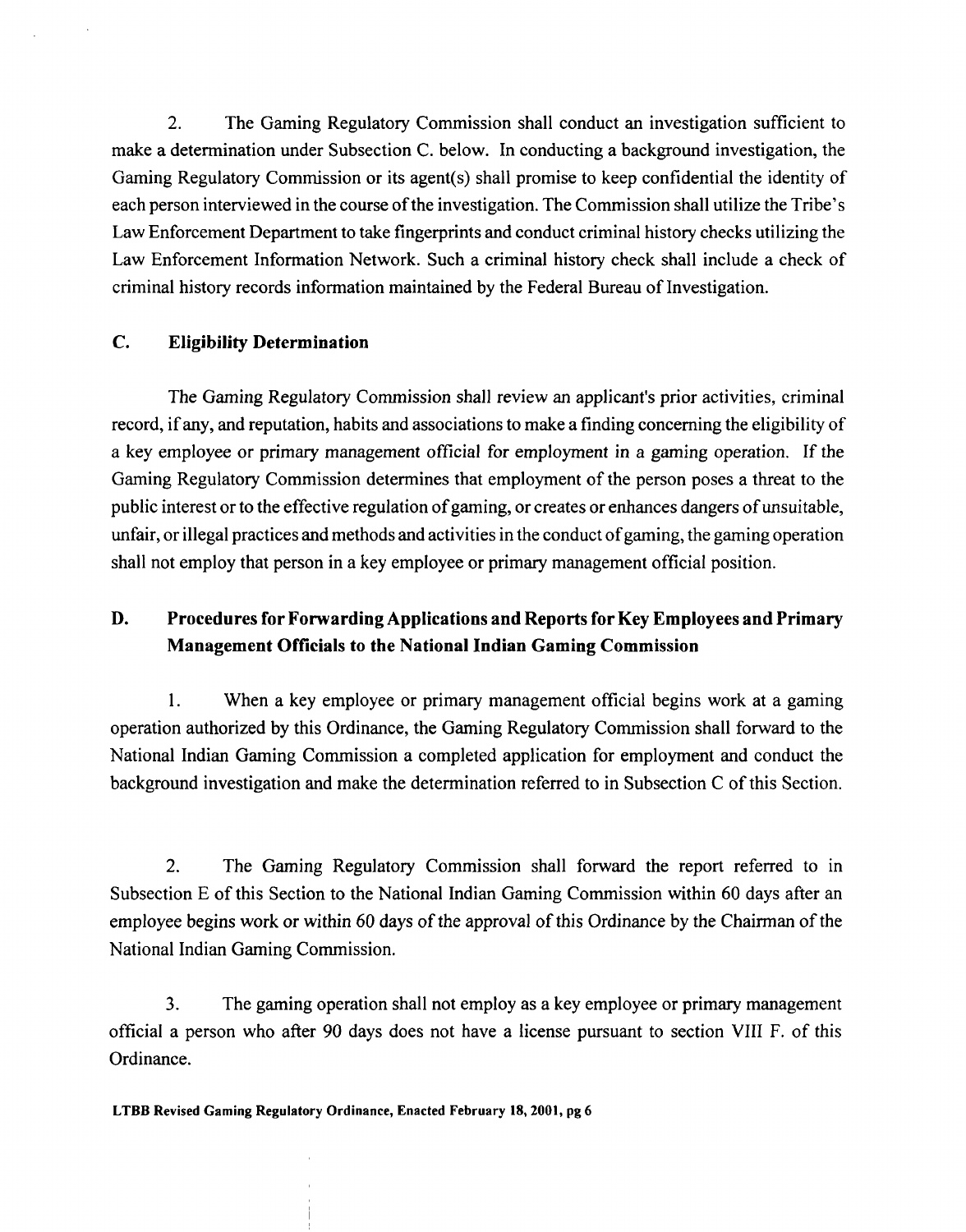## **E. Report to the National Indian Gaming Commission**

**1.** Pursuant to the procedures set out in Subsection D of this Section, the Gaming Regulatory Commission shall prepare and forward to the National Indian Gaming Commission an investigative report on each background investigation. **An** investigative report shall include all of the following:

- a. Steps taken in conducting the background investigation;
- b. Results obtained;
- c. Conclusions reached; and
- d. The bases for those conclusions.

2. The Gaming Regulatory Commission shall submit, with the report, a copy of the eligibility determination made under Subsection C of this Section.

- **3.** If a license is not issued to an applicant, the Gaming Regulatory Commission:
	- a. Shall notify the National Indian Gaming Commission; and
	- b. May forward copies of its eligibility determination and investigative report (if any) to the National Indian Gaming Commission for inclusion in the Indian Gaming Individuals Records System.

**4.** With respect to key employees and primary management officials, the Gaming Regulatory Commission shall retain applications for employment and reports (if any) of background investigations for inspection by the Chairman of the National Indian Gaming Commission or his or her designee for no less than three **(3)** years from the date of termination or denial of employment.

### **F. Granting a Gaming License**

1. If, within a thirty (30) day period after the National Indian Gaming Commission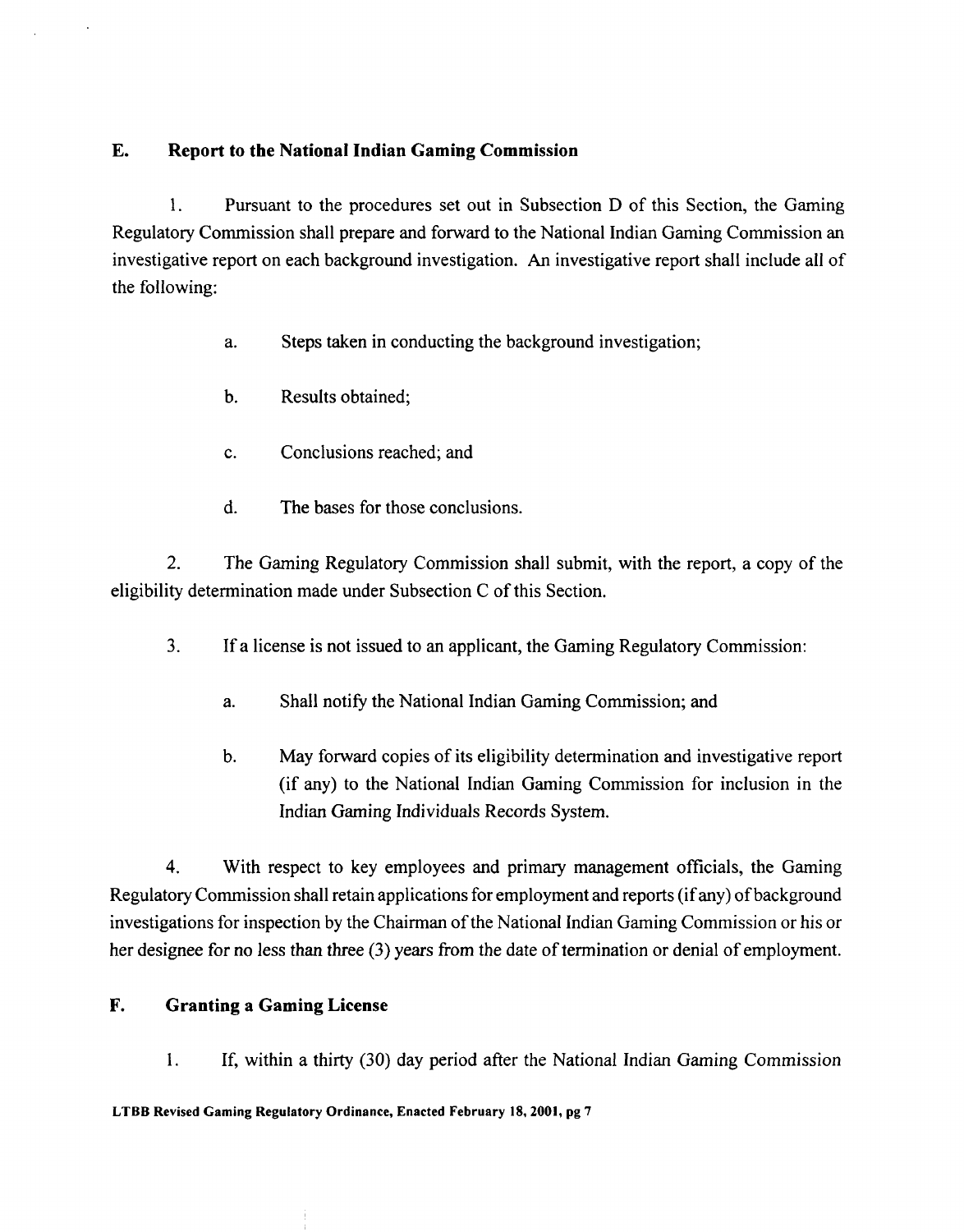receives a report, the National Indian Gaming Commission notifies the Gaming Regulatory Commission that it has no objection to the issuance of a license pursuant to a license application filed by a key employee or a primary management official for whom the Gaming Regulatory Commission has provided an application and investigative report to the National Indian Gaming Commission, the Gaming Regulatory Commission may issue a license to such applicant.

2. The Gaming Regulatory Commission shall respond to a request for additional information from the Chairman of the National Indian Gaming Commission concerning a key employee or a primary management official who is the subject of a report. Such a request shall suspend the 30-day period under Subsection G. 1. of this Section until the Chairman of the National Indian Gaming Commission receives the additional information.

**3.** If, within the thirty (30) day period described above, the National Indian Gaming Commission provides the Gaming Regulatory Commission with a statement itemizing its objection(s) to the issuance of a license to a key employee or to a primary management official for whom the Gaming Regulatory Commission has provided an application and investigative report to the National Indian Gaming Commission, the Gaming Regulatory Commission shall reconsider the application, taking into account the objection(s) itemized by the National Indian Gaming Commission. The Gaming Regulatory Commission shall make the final decision whether to issue a license to such applicant.

**4.** If the NIGC provides no response within the thirty (30) day period described above, the Gaming Regulatory Commission may issue a license based on its own findings on a temporary basis contingent on the contents of a final report from the NIGC.

### *G.* **License Suspension**

1. If, after the issuance of a gaming license, the Gaming Regulatory Commission receives from the National Indian Gaming Commission, or from its own sources, reliable information indicating that a key employee or a primary management official is not eligible for employment under Subsection C above, the Gaming Regulatory Commission shall suspend such license and shall notify in writing the licensee of the suspension and the proposed revocation.

2. The Gaming Regulatory Commission shall notify the licensee of a time and a place for a hearing on the proposed revocation of a license.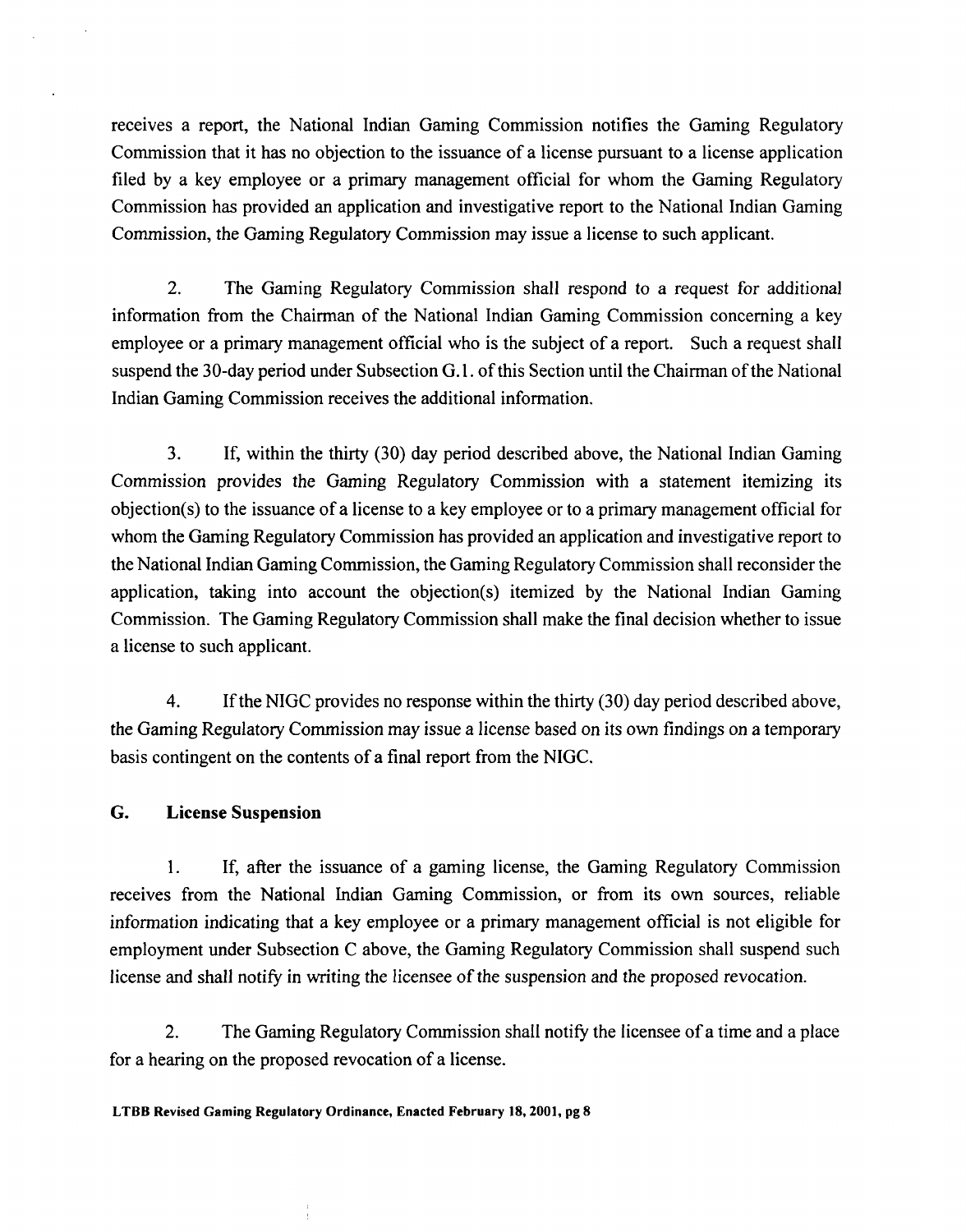**3.** After a revocation hearing, the Gaming Regulatory Commission shall decide whether to revoke or to reinstate a gaming license. The Gaming Regulatory Commission shall notify the National Indian Gaming Commission of its decision.

## **SECTION IX: LICENSING OF GAMING PLACES, FACILITIES AND LOCATIONS**

A separate license shall be required for each place, facility, or location on Indian lands where Class II and/or Class III gaming is to be conducted.

# **SECTION X. CREATION OF GAMING REGULATORY COMMISSION**

**A.** There is hereby created the Gaming Regulatory Commission, which shall consist of three Tribal members who would themselves qualify for licensing under this Ordinance.

**B.** The members of the Gaming Regulatory Commission shall be appointed by the Tribal Council as follows:

1. Initial appointment. Immediately upon passage of this ordinance, the Tribal Council may publicize, to the extent reasonable and practical, that it will be appointing a three **(3)** member Gaming Regulatory Commission seeking both applicants for appointment and nominations of individuals to be appointed. At the next regularly scheduled meeting, or as soon thereafter as the Tribal Council identifies qualified Tribal members willing to serve on the Gaming Regulatory Commission, the Tribal Council shall appoint three **(3)** members to the Gaming Regulatory Commission.

2. Term and compensation. Members of the Gaming Regulatory Commission shall be appointed to serve for three **(3)** year terms. Members may be reappointed for additional terms without limitation. Provided, to stagger terms, when the Tribal Council makes initial appointments, one person shall be appointed to a one  $(1)$  year term, one person shall be appointed to a two  $(2)$  year term, and one person shall be appointed to a three **(3)** year term. All appointments thereafter shall be for three **(3)** year terms. There shall be a Chairperson of the Gaming Regulatory Commission, who shall be selected by the members of the Commission from the Commission members for a one year term.

**3.** Subject to the availability of funding and a budget approved by the Tribal Council,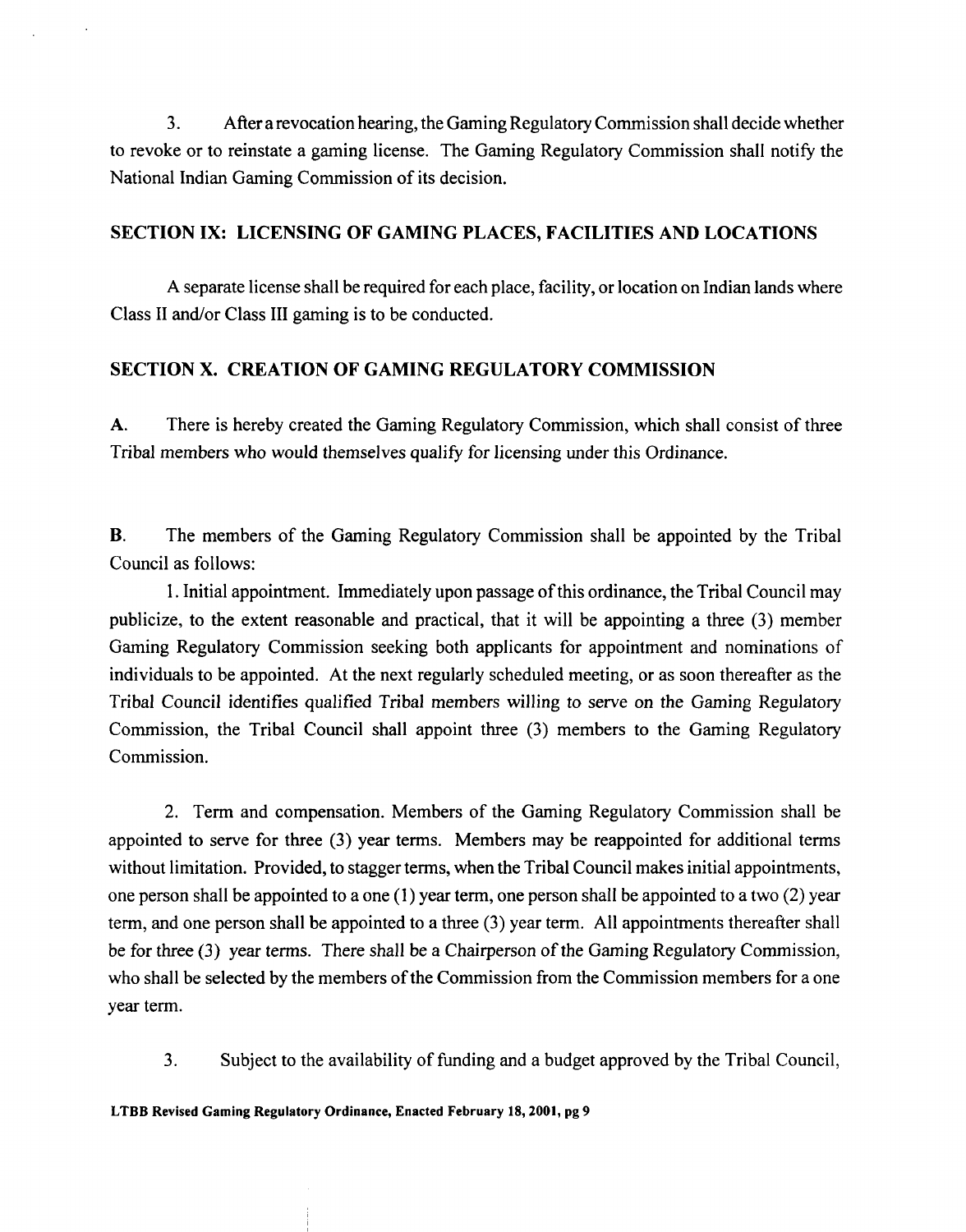members of the Gaming Regulatory Commission may receive a stipend, mileage and expense reimbursement for attendance at properly called meetings at which a quorum is present.

4. Future Appointments. At least two (2) weeks prior to any meeting during which appointments to the Gaming Regulatory Commission will be made, the Tribal Council shall publicize that it will be making such appointments and shall seek applicants for appointment and nominations of individuals to be appointed.

5. Oath of Office. As soon as possible after appointment, the Tribal Court, by any member of the Judiciary or the Court Administrator, shall administer the oath of office to the members of the Gaming Regulatory Commission which oath of office shall include a commitment to uphold the Constitution and laws of the Little Traverse Bay Bands of Odawa Indians and to perform faithfully and diligently the duties and responsibilities set forth in this ordinance.

*6.* In the event a vacancy occurs in the Gaming Regulatory Commission, by virtue of death, resignation or removal, the vacancy shall be filled in the following manner:

> a. If one year or less remains of the term of office which has become vacant, the Tribal Council shall appoint a qualified member of the Little Traverse Bay Bands of Odawa Indians to fill the remaining term of office without seeking applications or nominations therefor.

> b. If more than one year remains of the term of office which has become vacant, the Tribal Council shall comply with the requirements of Section  $X(B)(3)$  prior to appointing a qualified member of the Little Traverse Bay Bands of Odawa Indians to fill the remaining term of office.

> c. To ensure that the Commission remains functional, the Tribal Council may make emergency temporary appointments for 60 day increments. Council members who would themselves qualify for licensing under this Ordinance may be appointed to such emergency interim positions.

7. Removal or Discipline. Members of the Gaming Regulatory Commission shall not be removed during their terms of office except for misconduct, neglect of duties or other acts that would render such persons unqualified for licensure hereunder. The procedure for removal shall be as follows:

a. The Chairman of the Little Traverse Bay Bands of Odawa Indians shall call a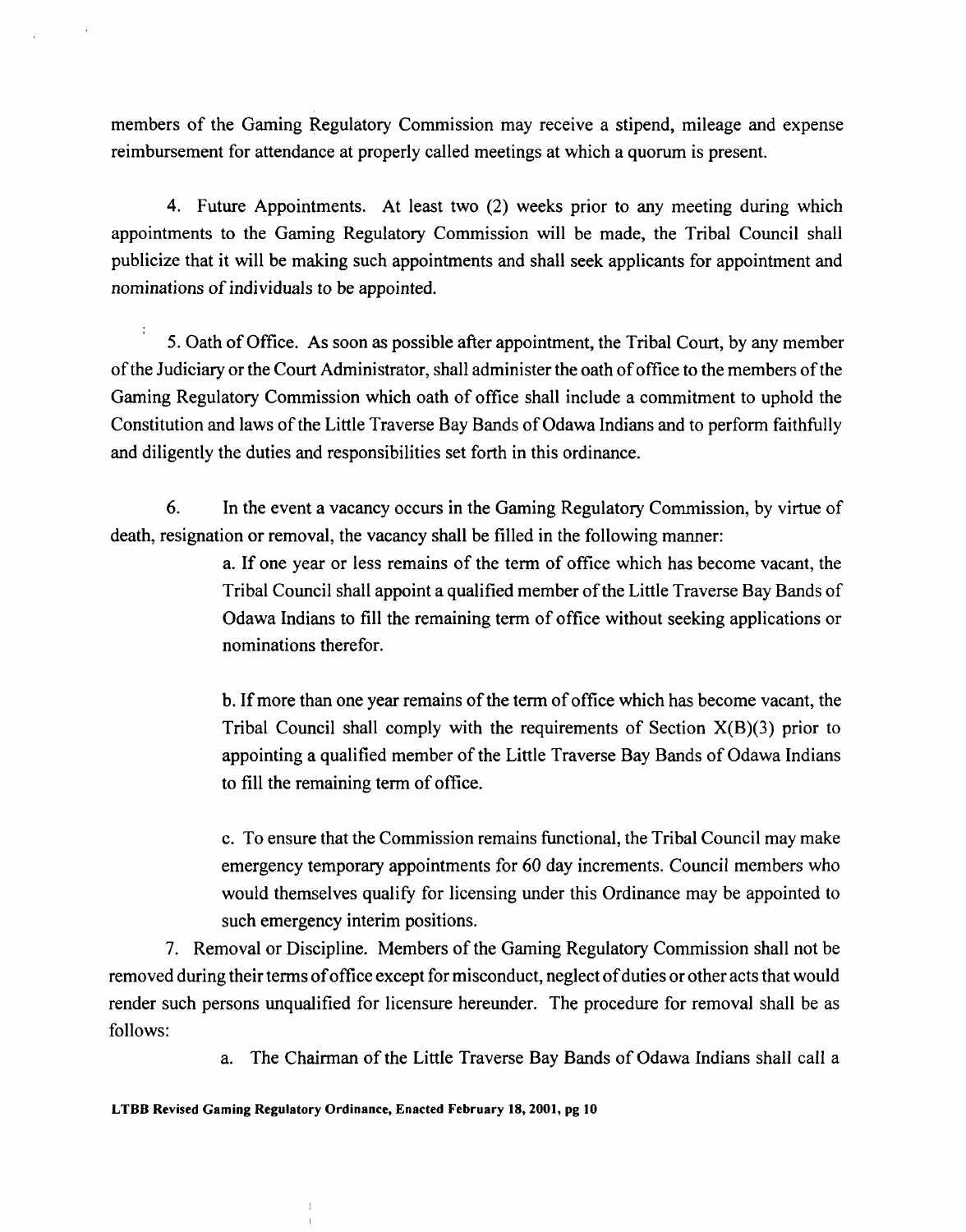special meeting of the Tribal Council to deal with a request to remove the member or place the item on the agenda of the next regularly scheduled Council meeting in response to any one of the following:

1. The Tribal Council by majority vote determines that there is cause to suspect that a member may be subject to removal for one or more of the reasons specified in this section;

2. The Tribal Council receives a petition signed by at least fifty (50) members of the Little Traverse Bay Bands of Odawa Indians alleging cause to suspect that a member may be subject to removal for one or more of the reasons specified in this section;

**3.** The Tribal Council receives a petition signed by two members of the Gaming Regulatory Commission alleging cause to suspect that a member may be subject to removal for one or more of the reasons specified in this section.

b. In the event that the Tribal Council receives a petition under this section, or determines itself that there may be grounds for removal the Council shall:

**1.** Submit the petition to the Election Board for verification that the petition contains a sufficient number of valid signatures;

**2.** If the Election Board finds the petition to contain a sufficient number of valid signatures, the Tribal Council shall submit the petition to the Tribal Court to determine if the charges, if proven true, would constitute grounds for removal;

**3.** In the event that Council itself has determined that there is cause to suspect that a member may be subject to removal, Council shall submit its reasons in writing to the Tribal Court to determine if the charges, if proven true, would constitute grounds for removal.

**4.** If the Tribal Court determines that the charges, if proven true, would constitute grounds for removal of a Commissioner from his or her appointed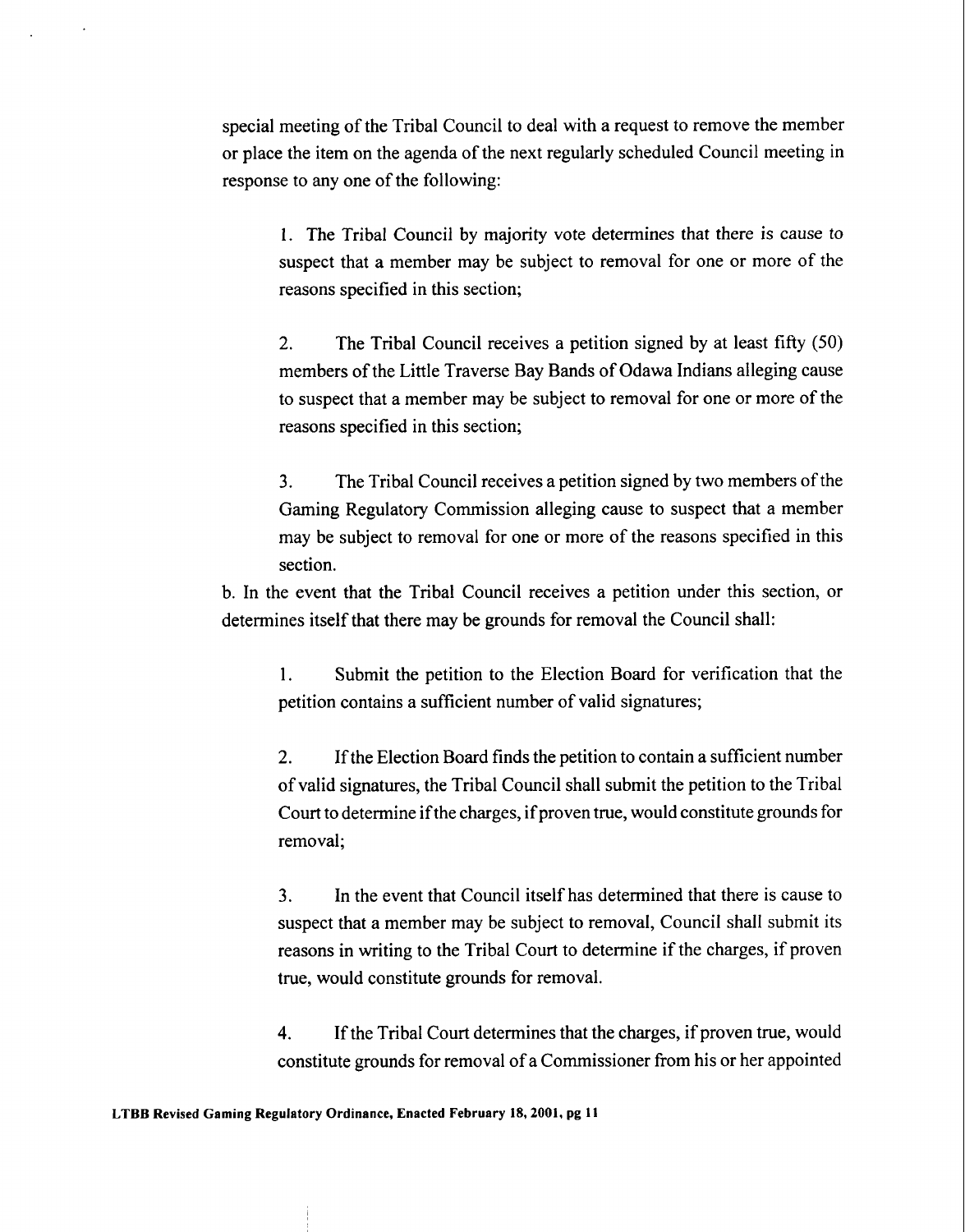position, the Tribal Council shall set a date for hearing the charges on the petition and shall provide notice to the member of the Gaming Regulatory Commission whose removal is being sought.

c. Notice to the member whose removal is being sought shall be served no later than two (2) weeks prior to the date set for the hearing, shall include the date, time and location of the hearing, shall attach a full and complete copy of a statement of the Tribal Council or the petition seeking removal, and shall attach a copy of the rules to be followed during the hearing. Upon good cause shown, the Tribal Council may postpone the hearing to a later date. Notice shall also advise the recipient of the availability of Tribal Council power to require the presence of any witness or the production of any document which the recipient deems necessary in order to attempt to defend against the charges contained in the petition, and the right of the commissioner to have one attorney or Tribal member advocate present to represent and assist the commissioner at the hearing.

d. The Tribal Council shall also provide copies of the notice to the other members of the Gaming Regulatory Commission, and to the member of the Little Traverse Bay Bands of Odawa Indians who presented the petition, advising each of them of the opportunity to appear and to present evidence, either in support of the charges against the member of the Gaming Regulatory Commission whose removal is sought or in support of the defense of such member. The presenter of the petition or a person who signed the petition designated by the presenter shall have the ability to request the Tribal Council to require the presence of witnesses or production of documents deemed necessary to support the charges contained in the petition.

e. The Tribal Council shall preside at the hearing of the charges contained in any such petition and shall allow as much time as necessary for the testimony of witnesses and presentation of evidence in support of the charges, as much time as necessary for the testimony of witnesses and presentation of evidence to refute the charges, and such time as the Tribal Council deems appropriate for summary statements and arguments. At any time, the Tribal Council may recess the hearing until a later time certain. At the request of the member whose removal is at issue, the hearing may be held in executive session. The Tribal Council also may elect to receive in executive session any evidence public disclosure of which might compromise the proprietary interests of the Tribe or any on-going law-enforcement investigation.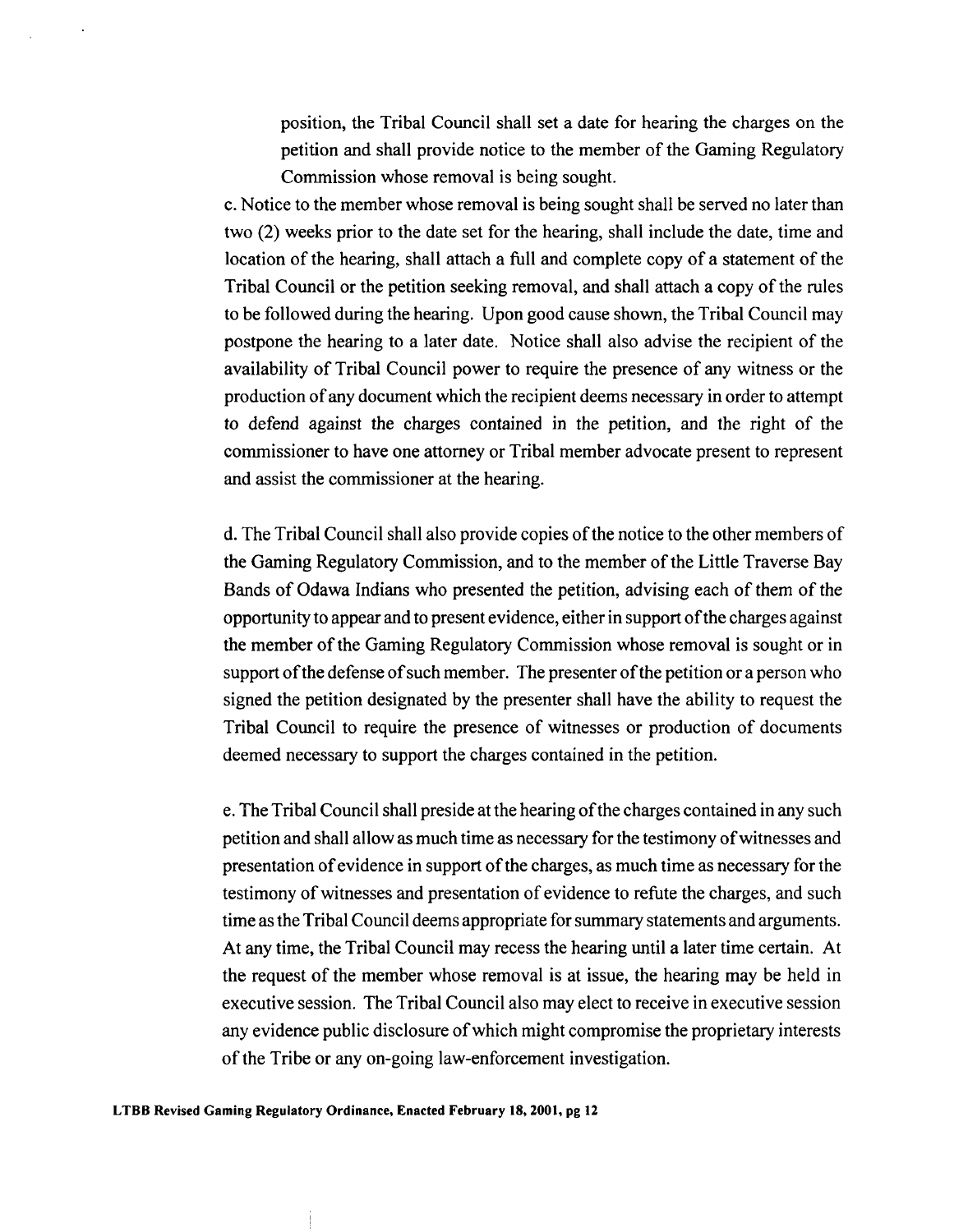f. Upon the conclusion of the presentation of evidence and of summary statements and arguments, the Tribal Council shall deliberate in executive session and shall either dismiss the petition, remove the member charged in the petition from the Gaming Regulatory Commission, or take such other disciplinary action as it deems appropriate short of removal, upon such findings of fact as may be appropriate. The decision of the Tribal Council shall be final, and no appeal to any other tribunal shall be available.

g. Upon conclusion of the hearing, any information disclosing possible criminal activity shall be promptly reported to Tribal Law Enforcement.

**C.** The Gaming Regulatory Commission shall be authorized and hereby is directed to promulgate detailed and comprehensive regulations for the implementation and enforcement of this Ordinance. Provided, the Tribal Council retains the right to approve and/or modify such regulations. Said regulations shall describe and establish the rules for each specific Class I1 and Class 111 gaming activity to be authorized to be conducted, and no form of such gaming may be conducted without prior approval by the Gaming Regulatory Commission. The regulations may contain an appellate procedure whereby appeals of licensing decisions are taken to the Tribal Court or such other appellate body as established therein.

**D.** Subject to the ultimate authority of the Tribal Council under Article VII, sections (m) and (n) of the Constitution, the Tribal Council delegates to the Gaming Regulatory Commission authority to monitor compliance with this Ordinance and its Regulations, and to investigate and act to prevent any violation(s) thereof. Any investigation disclosing criminal violations shall be promptly reported to Tribal Law Enforcement.

**E.** Subject to the approval by Tribal Council action and the appropriation of funds therefor, the Gaming Regulatory Commission shall be authorized to employ such staff and/or consultants as reasonably may be required to fulfill its responsibilities under this Ordinance. Compensation of Commission employees shall be limited to that which is comparable to compensation paid to persons performing similar duties in other Tribal governmental departments. Such employees are not employees of the Enterprise, but of the Tribal Government.

**F.** Subject to the approval by Tribal Council action, the Gaming Regulatory Commission hereby is authorized to establish and impose upon gaming facilities, permittees, applicants and licensees such application, permit and license fees as may be necessary to fully reimburse the Tribe for its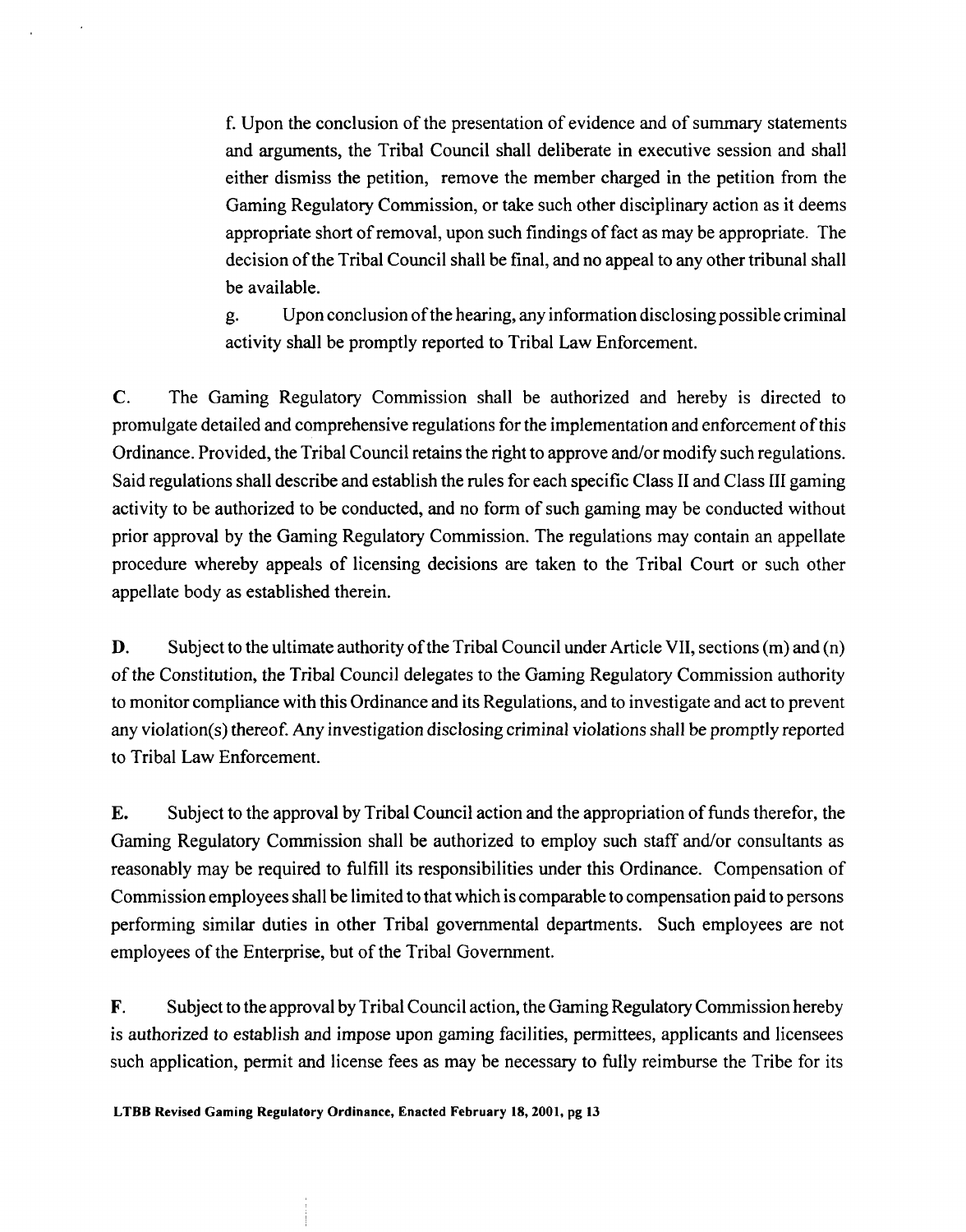actual costs of operating the Gaming Regulatory Commission, enforcing this Ordinance and Gaming Regulatory Commission regulations, processing of licensing and permit applications, and otherwise hlfilling its regulatory responsibilities under IGRA. All such fees shall be collected by the Gaming Regulatory Commission and hereby are continuously appropriated solely for the purposes enumerated in this Subsection.

*G.* Failure to timely pay any gaming-related fee imposed by the Tribal Council or the Gaming Regulatory Commission, or failure to comply with any Commission regulation or order, or any other violation of this Ordinance or the terms of any Class 111 gaming compact to which the Tribe is a party authorizing and regulating gaming, shall be grounds for suspension or revocation of any license or permit issued pursuant to this Ordinance, exclusion of any non-member of the Tribe from the Tribe's Gaming Enterprise, and imposition of such other sanctions as the Gaming Regulatory Commission may deem appropriate.

# **SECTION XI: RESOLUTION OF DISPUTES BETWEEN THE GAMING PUBLIC AND TRIBE OR MANAGEMENT OFFICIAL**

Disputes between the gaming public and Tribe or management official shall be resolved in accordance with procedures adopted by the Gaming Regulatory Commission. Such procedures shall at a minimum include: 1. The aggrieved member of the gaming public shall first bring his/her complaint either verbally or in writing to staff of the gaming facility. 2. If not satisfied with staff response, the complaining party may file a written complaint with the Gaming Regulatory Commission which shall take appropriate action on the complaint within thirty (30) days of submission.

### **SECTION XII: SAVINGS CLAUSE**

In the event that any phrase, provision, part, paragraph, subsection or section of this ordinance is found by a court of competent jurisdiction to violate the Constitution, laws or ordinances of the Little Traverse Bay Bands of Odawa Indians, such phrase, provision, part, paragraph, subsection or section shall be considered to stand alone and to be deleted from this ordinance, the entirety of the balance of the ordinance to remain in full and binding force and effect.

#### **SECTION XIII. EFFECTIVE DATE**

This Statute takes effect upon approval of the Chairman of the National Indian Gaming Commission, or when considered approved by operation of applicable Federal law and/or regulation.